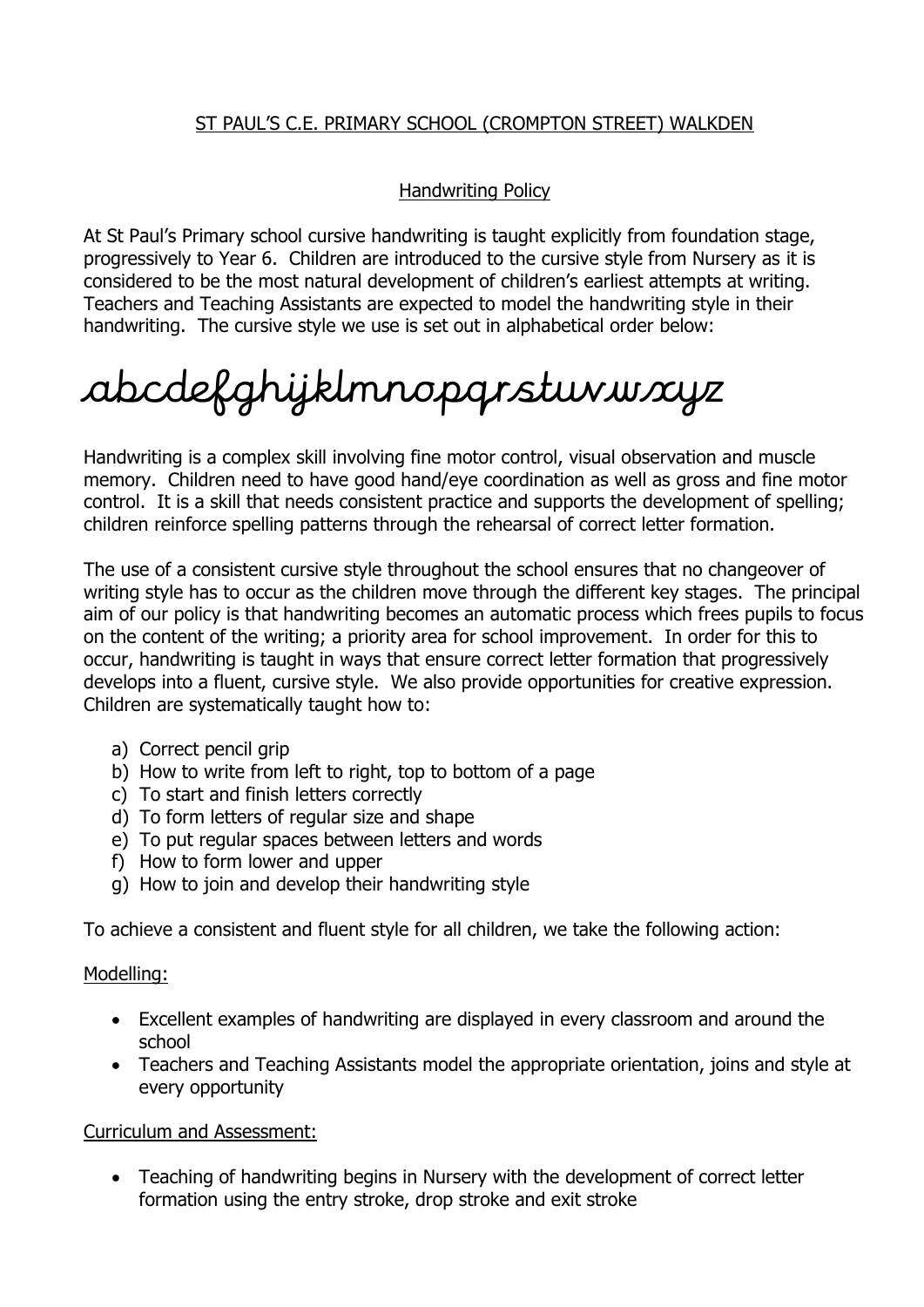- Parents are actively involved in supporting the teaching of handwriting from Foundation **Stage**
- The teaching of spelling is linked with correct handwriting formation and presentation
- Most writing activities make reference to presentational quality
- Handwriting is assessed through marking and teachers establish high expectations for the development of a legible and fluent handwriting style.

#### Posture and Pencil grip:

We actively promote a comfortable grip and posture when writing.

## **Nursery and Reception**

In Reception the teaching of letter formation begins with the introduction of initial letter sounds in Phase 2 of Letters and Sounds. Children are introduced to letter sounds in the Nursery and correct letter formation as part of the teaching of phonics and to assist self registration.

Letters are taught in the following order to support the teaching of reading:

|  |                | sat pinmdgock ck         |  |  |
|--|----------------|--------------------------|--|--|
|  |                | eur h b f ff l ll ss j v |  |  |
|  |                | w x y z zz qu th sh ch   |  |  |
|  |                | ng  ay ve oi  oy wh ou   |  |  |
|  |                | au aw ea oe igh ir ew    |  |  |
|  |                | ie ei ey ear eu ai ee    |  |  |
|  |                | igh oa oo ar or ur aw    |  |  |
|  | ear air ure er |                          |  |  |

# **Key Stage 1**

Handwriting is taught regularly in 10 minute focused sessions at the beginning of the day. Word lists and sentences for practice can be found in the appendices. Handwriting books with line guides are used for recording work and practice of letter formation.

# **Key Stage 2**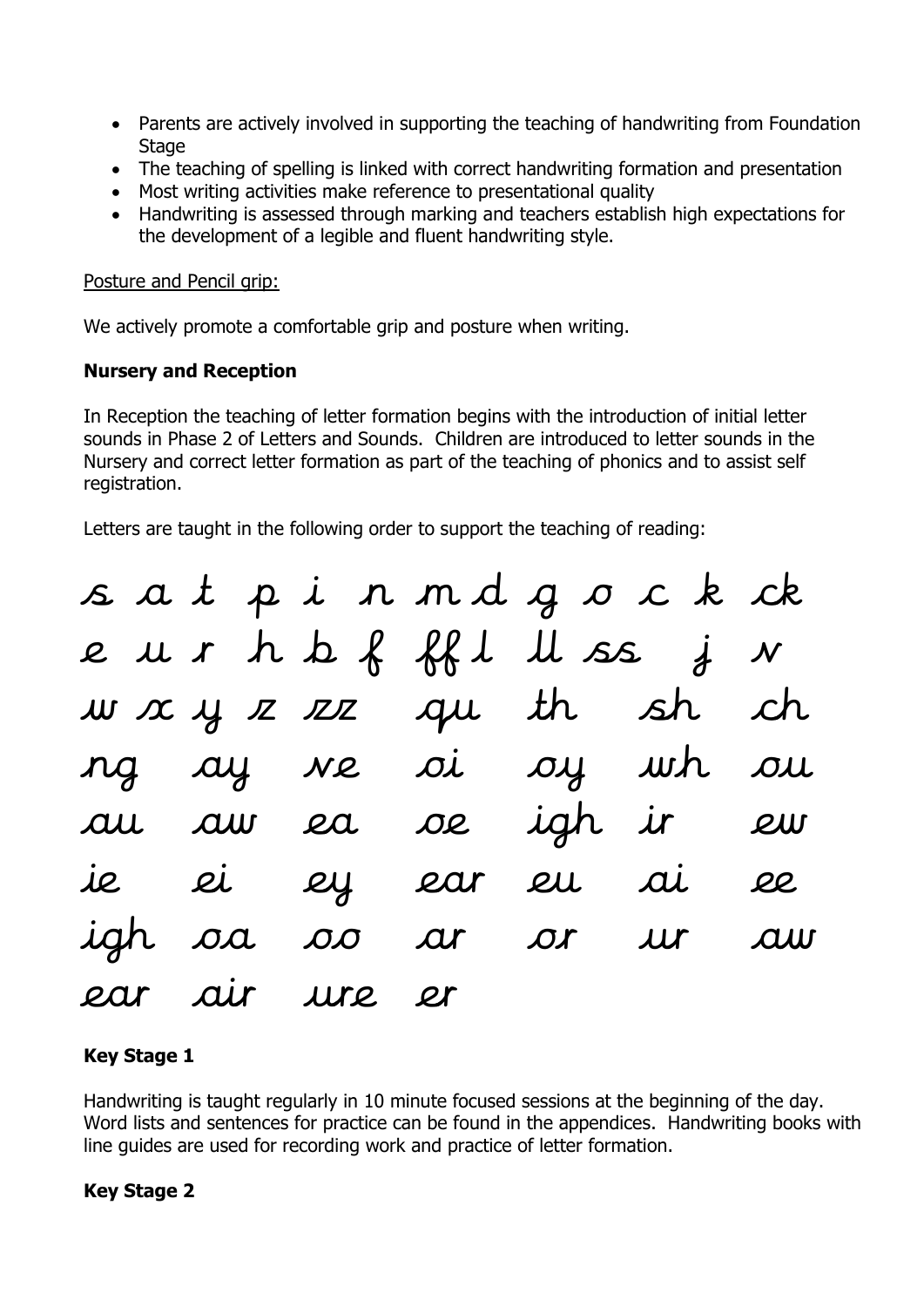Handwriting is taught daily in short practice sessions to embed the appropriate formation of letters and joins. In addition, a 15-20 minute handwriting lesson reinforces letter joins and writing fluency. Letters and Sounds and the teaching of Spelling provide further opportunities for reinforcement of explicitly taught handwriting skills.

All children will have opportunities to watch adults writing and attempt writing for various purposes using features of different forms such as lists, stories and instructions. Erasers are used within Foundation. In Key Stage 1 and 2 errors within written work are crossed through with a single line (using a ruler).

#### How we teach the cursive script

Children are introduced to the letters in an order that supports the teaching of reading. They are taught that capital letters are not joined and that lower case letters will be half the size of upper case letters. Cursive script and letter formation is taught from Nursery to ensure that we are not confusing children with two writing systems. It is good practice for all children to have a multi sensory approach; using all possible ways of learning simultaneously. These include visual, auditory, kinaesthetic and tactile strategies to allow maximum support for learning.

The Foundation Stage provides valuable opportunities to develop fine and gross motor skills during focused tasks and self initiated play; use of small manipulative toys, finger paints, plasticine modelling, tracing and drawing, in addition to climbing blocks and other large outdoor equipment.

When introducing children to individual letters, the teacher should always model the formation of a cursive letter with a group of children on a flip chart or whiteboard, talking about how a letter is formed. It is important to refer to 'entry' and exit strokes if appropriate. The name of the letter should be given and the children should be encouraged to talk through the formation and say the sound as well. The formation of the letter should be made in the air with the teacher's back to the children. This should be repeated frequently during the week.

## **Left handed children**

Left handed children need to be monitored and require specific teaching to ensure they develop the cursive style appropriately. Practical suggestions are listed within the Appendix to support teaching and learning.

## **Learning and Teaching**

Most people are able to write their name and address with their eyes closed and can do it quite easily, this is because the movements of your hand when writing are firmly established in your movement memory because you have made them so often. This is why children need to practise handwriting movements correctly and often.

The first handwriting lessons are vital and the most important issue is to ensure that the children we teach learn to form the letters of the alphabet with the correct sequence of strokes from the beginning. Children who have been allowed to invent their own ways of